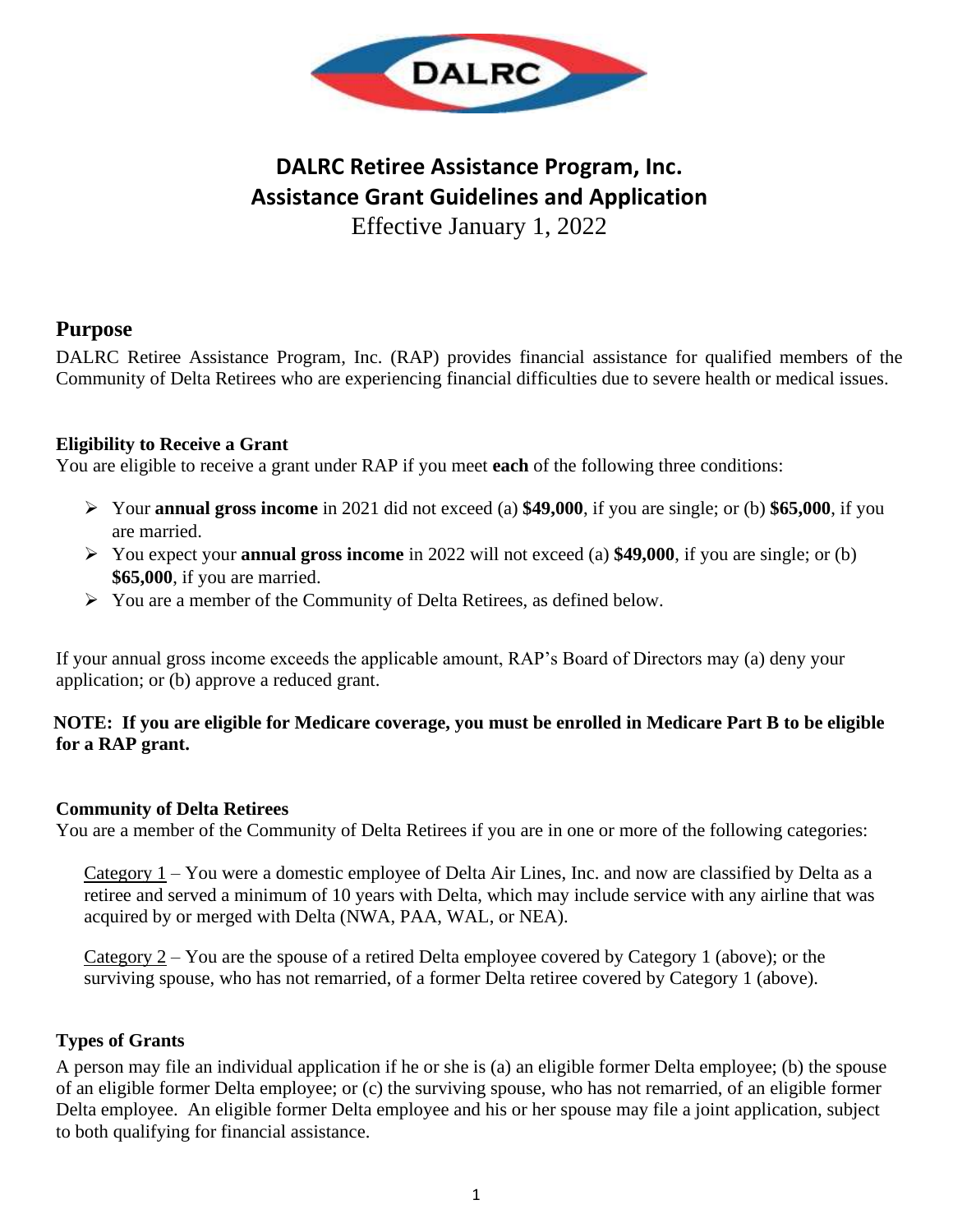#### **Use of Grant**

.

A RAP grant may be used **only** to pay the monthly premiums for Medicare Part B coverage and health insurance. For these purposes, health insurance means medical, prescription drug, dental and vision insurance.

A RAP grant may not be used for any other purpose. This means you may not use a RAP grant to pay (a) Medicare or health insurance deductibles and copayments; or (b) any other health related expense that is not paid by Medicare or health insurance

## **Duration of Grant**

The RAP Board of Directors may approve a grant at any time during the calendar year. The grant period is valid for up to 12 months following the date of approval.

## **Renewal of Grant**

Renewal of a grant is not automatic. It is the applicant's responsibility to apply for a renewal grant in a timely manner. This is important because the renewal grant is limited to paying monthly Medicare Part B and health insurance premiums that become due and payable on or after the effective date of the renewal grant.

## **Maximum Monthly Grant Payment**

The maximum monthly payment in 2022 for a RAP grant is \$466.29. This is equal to the sum of:

- ➢ \$170.10, which is the standard monthly premium for Medicare Part B coverage in 2022; and
- ➢ \$296.19, which is the total monthly premium in 2022 to purchase from the Insurance Trust for Delta Retirees its (a) Supplement-Type Standard Plan; (b) Delta Dental PPO (ground and flight attendant); and (c) EyeMed Vision Plan.

The Board of Directors may change the maximum monthly payment at any time.

## **Approval of Application**

In order to be considered, an application must first be accepted by the RAP Board of Directors. The Board will not accept an application until it is completed and accompanied by all required documents. Submission of an incomplete application will delay Board action. Board action and notification to the applicant will normally occur within two weeks after the application is accepted. Distribution of the grant will normally begin within two weeks after the application is approved.

## **Grant Payments**

Grant payments for Medicare Part B premiums are paid to the grantee if, as is typically the case, these premiums are deducted from the grantee's Social Security check.

Grant payments for health insurance premiums are paid to (a) the insurance company if these premiums are paid by check; or (b) the grantee if these premiums are automatically deducted from the grantee's bank account, in which case the grantee must submit the bank statement showing the deduction.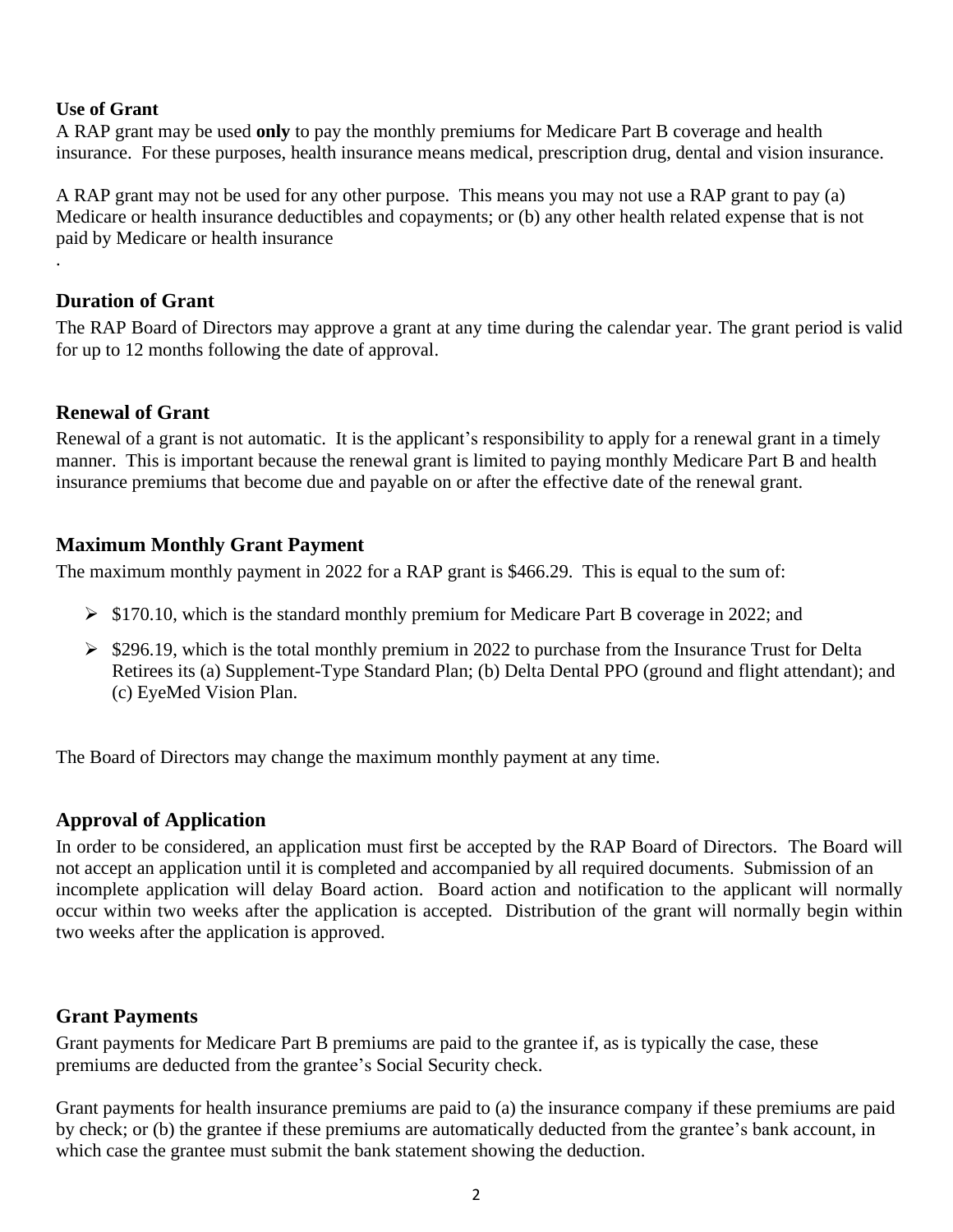## **Administration**

RAP is administered by the RAP Board of Directors, which has the sole and absolute authority and discretion to interpret, amend, and make exceptions to RAP, including these Guidelines and existing grants. All decisions by the RAP Board of Directors are final and binding.

#### **Erroneous or Fraudulent Applications**

Upon becoming aware that an application for a grant contains a material misstatement or a material omission, the Board of Directors may reject the application and suspend eligibility for all future grant applications. If it is discovered a grant that was previously approved contains a material misstatement or a material omission, the Board of Directors may, at its sole discretion, take such action as it deems prudent and reasonable to recover the funds and related expenses incurred in such recovery. By failing to take immediate action, the Board does not waive its right to take action at a later date.

#### **Confidentiality**

The information provided in an application is confidential and will be treated as confidential within the RAP organization. Access to this information will only be by specific authority of the RAP Board of Directors or as required by law.

# **Frequently Asked Questions**

- **Can a retiree and his or her spouse apply for separate (individual) grants during the same grant period? –** Yes, subject to each qualifying for a grant.
- **I am a widowed (widower) retiree. If I remarry, will my new spouse be eligible for a RAP grant?** Yes, provided you and your new spouse each meet the eligibility requirements.
- **I am a surviving spouse of a retiree. If I remarry, will my new spouse be eligible for a RAP grant?** No. You become ineligible for a grant upon remarriage unless your new spouse meets the eligibility requirements.
- **Is there a deadline to apply for a RAP grant?** No. Grants are generally awarded based on a 12 consecutive month period, not a calendar year.
- **If I qualify for a RAP grant, will I automatically qualify for another grant after 12 months?** No. You must reapply by submitting another grant application. It is important to submit an application for a renewal grant in a timely manner because the renewal grant may only be used to pay Medicare Part B and health insurance premiums that become due and payable on or after the effective date of the renewal grant.
- **Can Delta provide me with information regarding RAP or RAP grants?** No. Delta has no part in the administration of the DALRC Retiree Assistance Program, Inc. RAP is administered by an independent Board of Directors who are not paid for serving in that role. Direct any questions to the RAP Board of Directors.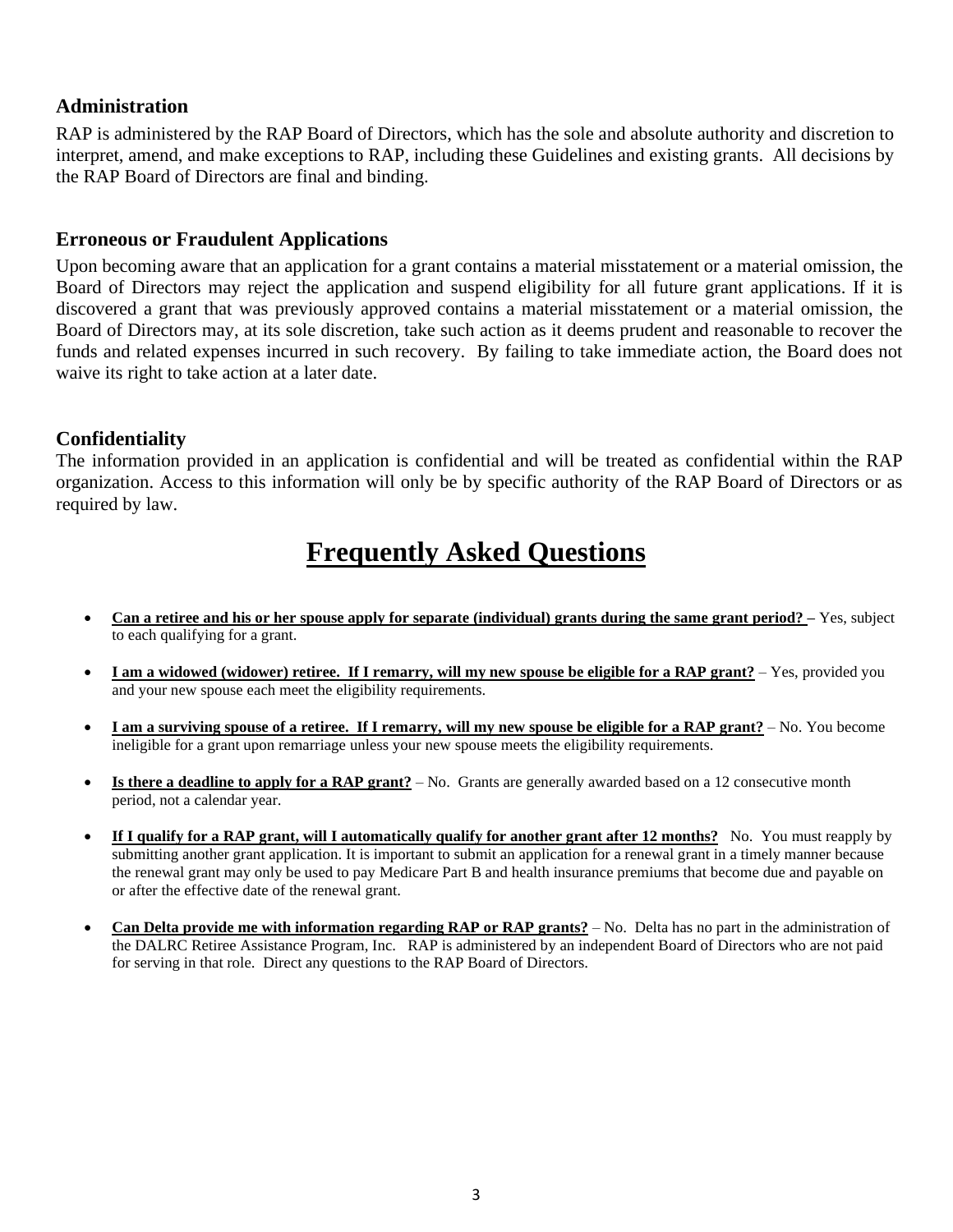# **IMPORTANT INSTRUCTIONS**

**Please read this entire page before proceeding.** 

**Mail only Pages 5 through 11 of this application, along with the required documents described on Page 11, to the following address:**

# **DALRC Retiree Assistance Program, Inc. 155 Westridge Parkway, Suite 220 McDonough, GA 30253**

**If this is an individual application for a retiree or survivor, you must complete Section A of page 5 of this application. If this is an individual application for a spouse, you must complete Section B of page 5 of this application.**

**If this is a joint application in which the retiree and spouse are both applying for a grant, the retiree must complete Section A of page 5 and the spouse must complete Section B of Page 5 and also sign Page 11.** 

**For purposes of this document:**

- ➢ **"Retiree" means a former Delta employee who is a member of the Community of Delta Retirees.**
- ➢ **"Spouse" means the spouse of a Delta retiree.**
- ➢ **"Survivor" means the surviving spouse, who has not remarried, of a Delta retiree.**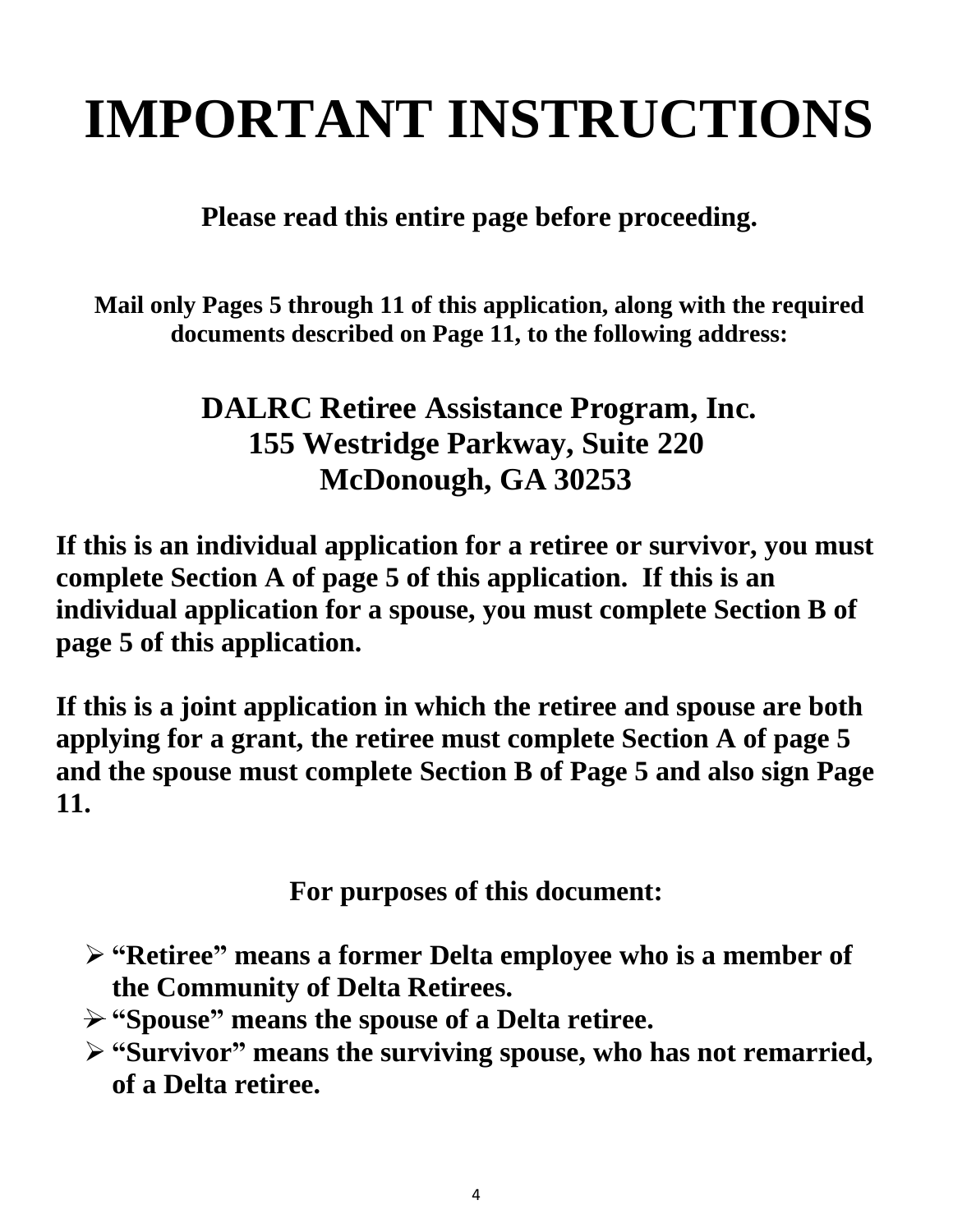# Section A: RETIREE OR SURVIVOR STATEMENT OF NEED

## **IMPORTANT: Submit only Pages 5 through 11 of this application. If this is a joint application, the spouse must complete Section B of this page**

## NAME OF RETIREE OR SURVIVOR:

Briefly describe the health/medical issues necessitating your request for financial assistance and the reason it has caused a financial hardship. If necessary, use the reverse side. **FIRST TIME APPICANTS ONLY**: To be considered for a grant you must provide sufficient health/medical documentation from the most recent 12 months to validate the reason health/medical issues have created your financial hardship.

# **Section B:** SPOUSE STATEMENT OF NEED

## **IMPORTANT: A spouse must complete Section B of this page and also sign Page 11.**

## NAME OF SPOUSE:

## NAME OF RETIREE:

Briefly describe the health/medical issues necessitating your request for financial assistance and the reason it has caused a financial hardship. If necessary, use the reverse side. **FIRST TIME APPICANTS ONLY**: To be considered for a grant you must provide sufficient health/medical documentation from the most recent 12 months to validate the reason health/medical issues have created your financial hardship.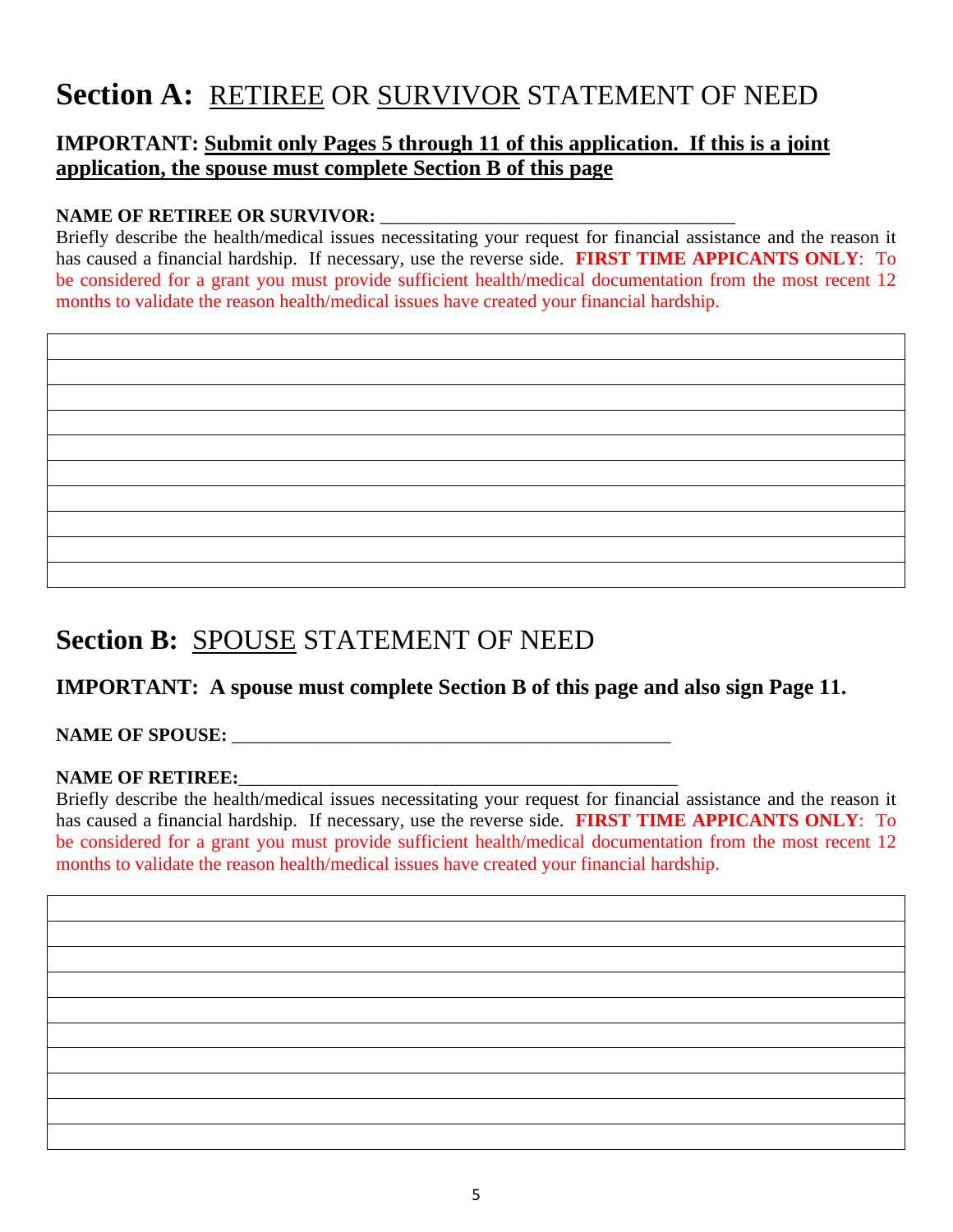# **IMPORTANT: This application is for:**

# **Circle One (Or Two If Your Spouse Is Also Applying)**

# **Retiree Spouse Survivor**

## **PERSONAL INFORMATION**

| <b>Retiree/Survivor</b><br><b>Last Name</b>           |                              | Retiree/Survivor<br><b>First Name</b> |
|-------------------------------------------------------|------------------------------|---------------------------------------|
| <b>Retiree Date of</b>                                | <b>Marital</b>               |                                       |
| <b>Birth</b><br><b>Retiree Date of</b><br><b>Hire</b> | <b>Status</b><br><b>Date</b> | <b>Retirement</b>                     |
| <b>Spouse Last</b><br><b>Name</b>                     | <b>Name</b>                  | <b>Spouse First</b>                   |
| <b>Spouse Date of</b><br><b>Birth</b>                 |                              |                                       |
|                                                       |                              |                                       |
| <b>Address Line 1</b>                                 |                              |                                       |
| <b>Address Line 2</b>                                 |                              |                                       |
| City, State, Zip<br>Code                              |                              |                                       |
| <b>Home Phone</b>                                     | <b>Preferred Phone</b>       |                                       |
| <b>Cell Phone</b>                                     | <b>Email Address</b>         |                                       |

## **If you or your spouse is employed, complete the following**

| <b>Your Employer</b>     |  |
|--------------------------|--|
| City, State, Zip Code    |  |
| <b>Spouse's Employer</b> |  |
| City, State, Zip Code    |  |

## **Other Business Activity**

Yes \_\_\_ No \_\_\_ If yes, briefly describe the business or enterprise and the nature of your involvement. Use the back or a separate sheet if necessary.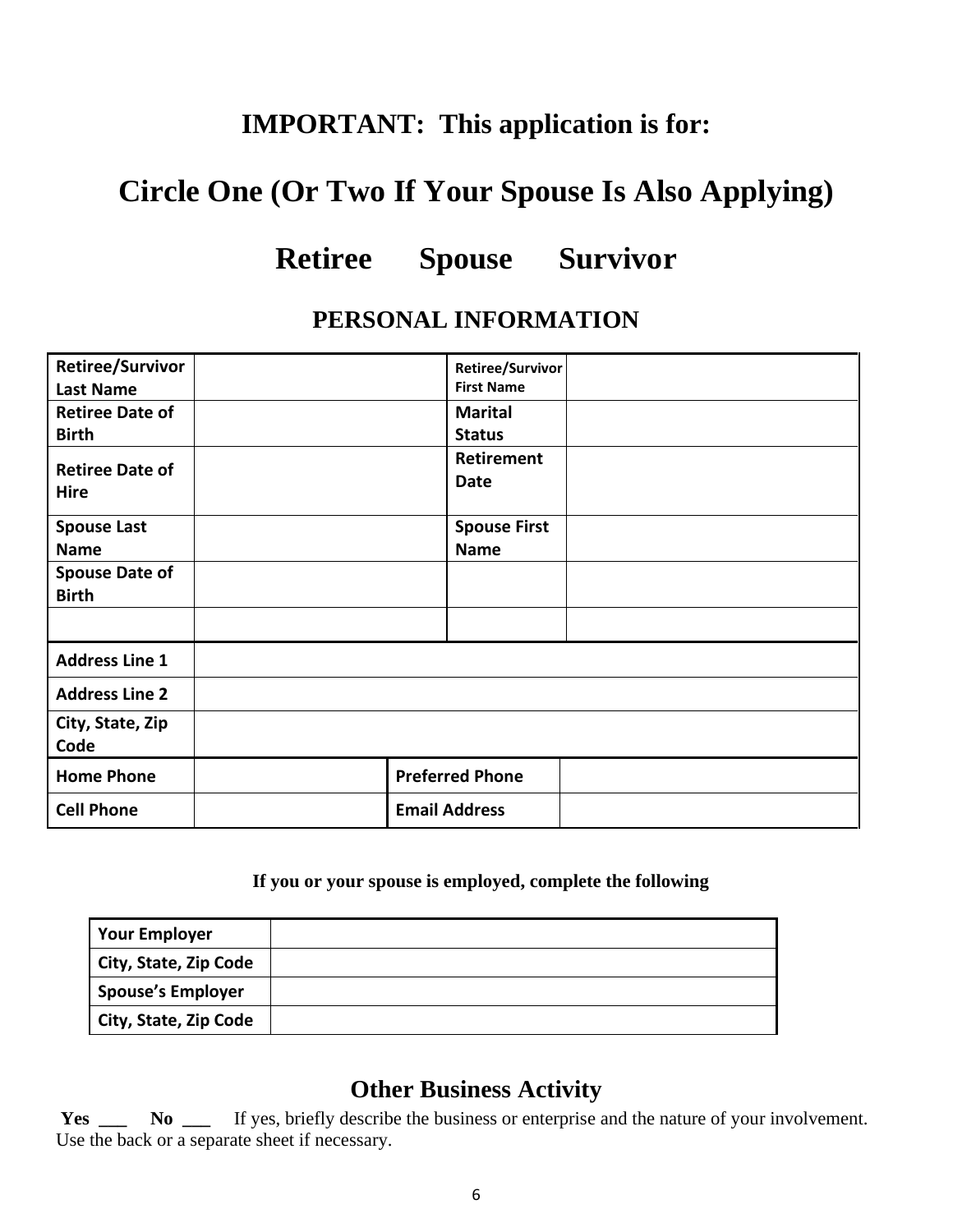## **GROSS MONTHLY HOUSEHOLD INCOME**

Common income or expense categories are listed in the following charts. Absence of a pre-printed category in a chart does not relieve the applicant of the responsibility to report it.

| <b>Source</b>               | <b>Retiree or Survivor</b><br><b>Gross Monthly</b><br>Income | <b>Spouse</b><br><b>Gross Monthly</b><br>Income |
|-----------------------------|--------------------------------------------------------------|-------------------------------------------------|
| <b>Retirement Pension</b>   |                                                              |                                                 |
| <b>Social Security</b>      |                                                              |                                                 |
| <b>Social Security</b>      |                                                              |                                                 |
| <b>Disability</b>           |                                                              |                                                 |
| <b>PBGC</b>                 |                                                              |                                                 |
| <b>Child Support</b>        |                                                              |                                                 |
| <b>Survivor's Income</b>    |                                                              |                                                 |
| Investments, stocks,        |                                                              |                                                 |
| bonds                       |                                                              |                                                 |
| <b>Alimony</b>              |                                                              |                                                 |
| Interest                    |                                                              |                                                 |
| <b>Other Employment</b>     |                                                              |                                                 |
| <b>Other Business</b>       |                                                              |                                                 |
| Income                      |                                                              |                                                 |
| Income from 401k            |                                                              |                                                 |
| <b>Income from IRA</b>      |                                                              |                                                 |
| <b>Disability Insurance</b> |                                                              |                                                 |
| <b>Trust</b>                |                                                              |                                                 |
| <b>Other (Specify)</b>      |                                                              |                                                 |
|                             |                                                              |                                                 |
| <b>Total Gross Monthly</b>  |                                                              |                                                 |
| Income                      |                                                              |                                                 |

## **Gross Monthly Household Income**

If additional space is required, use the reverse side on this page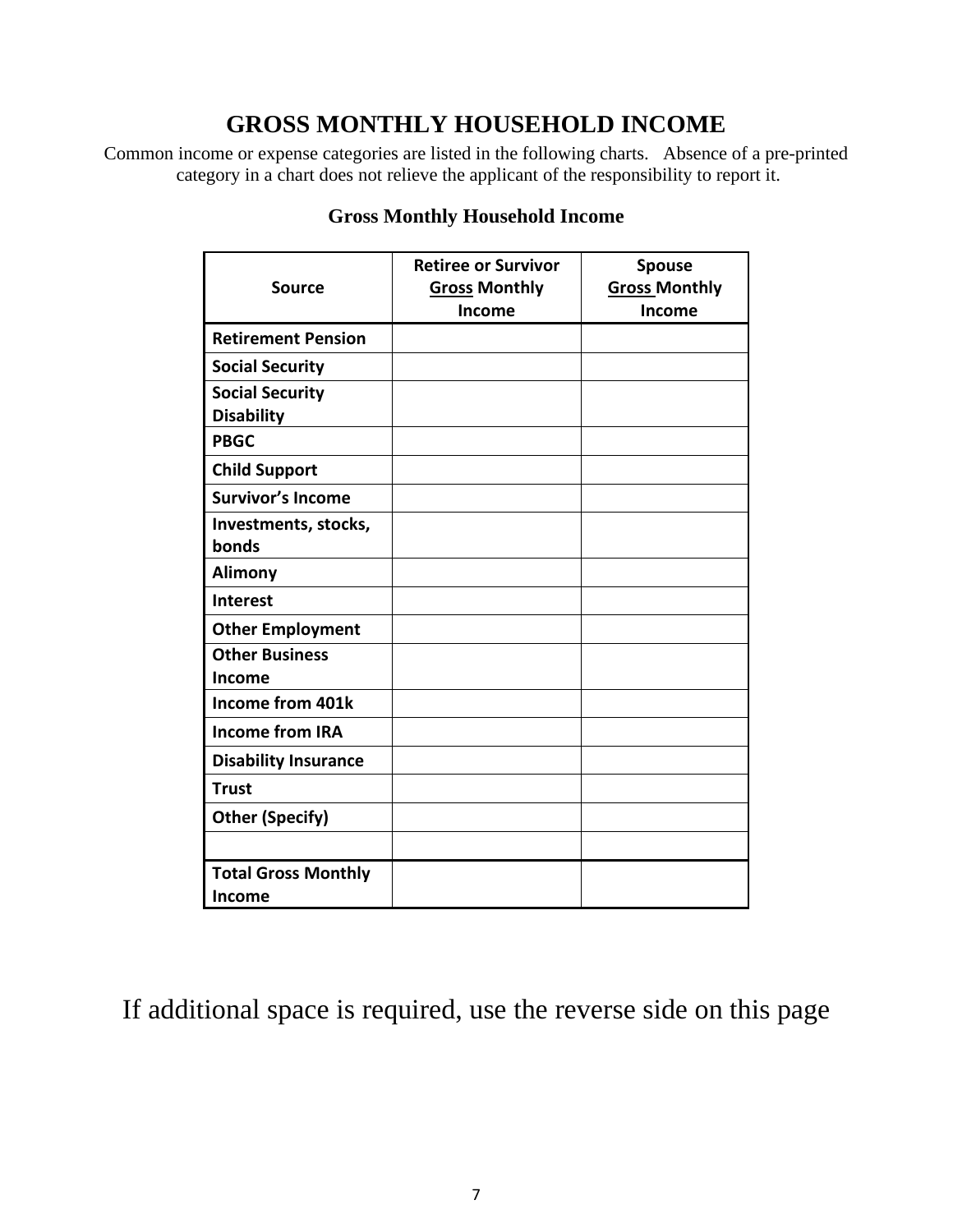## **Cash Assets**

| <b>Cash on Hand:</b>                             | <b>Retiree or Survivor</b> | <b>Spouse</b> |
|--------------------------------------------------|----------------------------|---------------|
| <b>Checking Account</b>                          |                            |               |
| <b>Savings Account</b>                           |                            |               |
| <b>Certificates of Deposit (market value)</b>    |                            |               |
| Stocks/Bonds/Mutual Funds (market value)         |                            |               |
| 401K                                             |                            |               |
| <b>IRA</b>                                       |                            |               |
| <b>Money Market Fund</b>                         |                            |               |
| <b>Health Savings Account</b>                    |                            |               |
| Debts owed to you                                |                            |               |
| <b>Cash Value of Whole Life Insurance Policy</b> |                            |               |
| <b>Other Assets (Specify)</b>                    |                            |               |
| <b>Total</b>                                     |                            |               |

# **Non-Cash Assets**

 $\overline{a}$ 

| <b>Combined Assets</b>                 | <b>Market Value</b> | <b>Balance Owed</b> |
|----------------------------------------|---------------------|---------------------|
| <b>Primary Residence</b>               |                     |                     |
| <b>Second Home / Vacation Property</b> |                     |                     |
| Auto                                   |                     |                     |
| Motorcycle                             |                     |                     |
| <b>Boat</b>                            |                     |                     |
| <b>Airplane</b>                        |                     |                     |
| <b>Recreational Vehicle</b>            |                     |                     |
| <b>Other Real Estate</b>               |                     |                     |
| <b>Other Assets (List)</b>             |                     |                     |
|                                        |                     |                     |
|                                        |                     |                     |
| <b>Total Non-Cash Assets</b>           |                     |                     |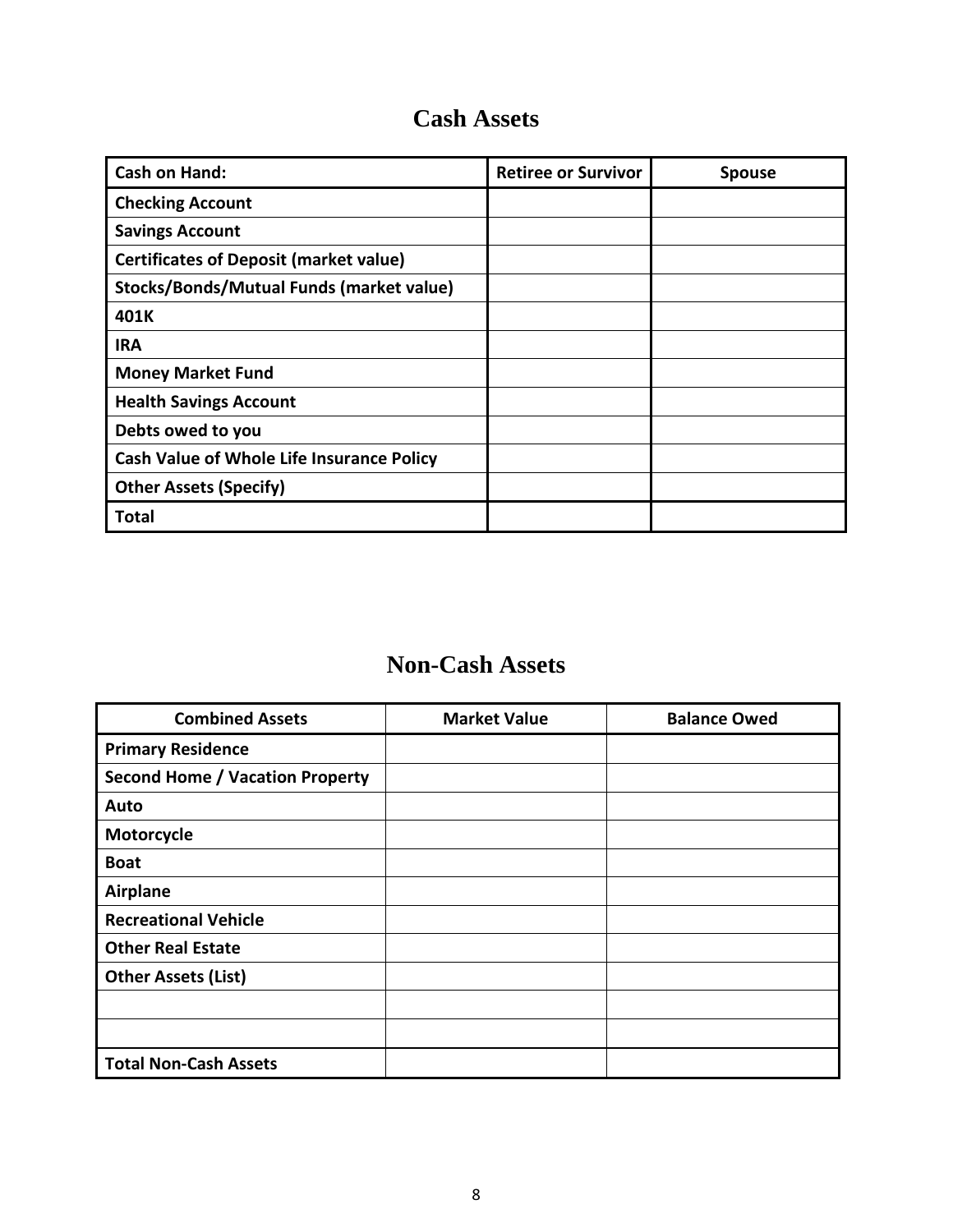# **Monthly Household Expenses**

| Item                                                        | <b>Monthly Expense</b> | <b>Past Due Balance</b> |
|-------------------------------------------------------------|------------------------|-------------------------|
| <b>Rent/Mortgage</b>                                        |                        |                         |
| Utilities (electricity, gas, water)                         |                        |                         |
| Telephone, Cable, Internet, Television                      |                        |                         |
| Food                                                        |                        |                         |
| Homeowner's / Renter's Insurance Premiums<br>(monthly)      |                        |                         |
| <b>Real Estate Tax (monthly)</b>                            |                        |                         |
| <b>Auto Insurance (monthly)</b>                             |                        |                         |
| Auto Payment, 1 <sup>st</sup> Car                           |                        |                         |
| Auto Payment, 2nd Car                                       |                        |                         |
| <b>Auto Gas</b>                                             |                        |                         |
| Medical expenses and copays not covered by health insurance |                        |                         |
| Hygiene and medical supplies required due to health issues  |                        |                         |
| <b>Health Insurance Premiums (monthly)</b>                  |                        |                         |
| <b>Medicare Insurance Premium (monthly)</b>                 |                        |                         |
|                                                             |                        |                         |
|                                                             |                        |                         |
| Other (explain on reverse side)                             |                        |                         |

## **Loan Expenses (Include Auto, Credit Cards, Personal Loans, etc.)**

| <b>Creditor</b> | <b>Monthly</b><br>Payment | <b>Past Due</b><br>Amount | <b>Balance</b> |
|-----------------|---------------------------|---------------------------|----------------|
|                 |                           |                           |                |
|                 |                           |                           |                |
|                 |                           |                           |                |
|                 |                           |                           |                |
|                 |                           |                           |                |
|                 |                           |                           |                |
|                 |                           |                           |                |
|                 |                           |                           |                |
|                 |                           |                           |                |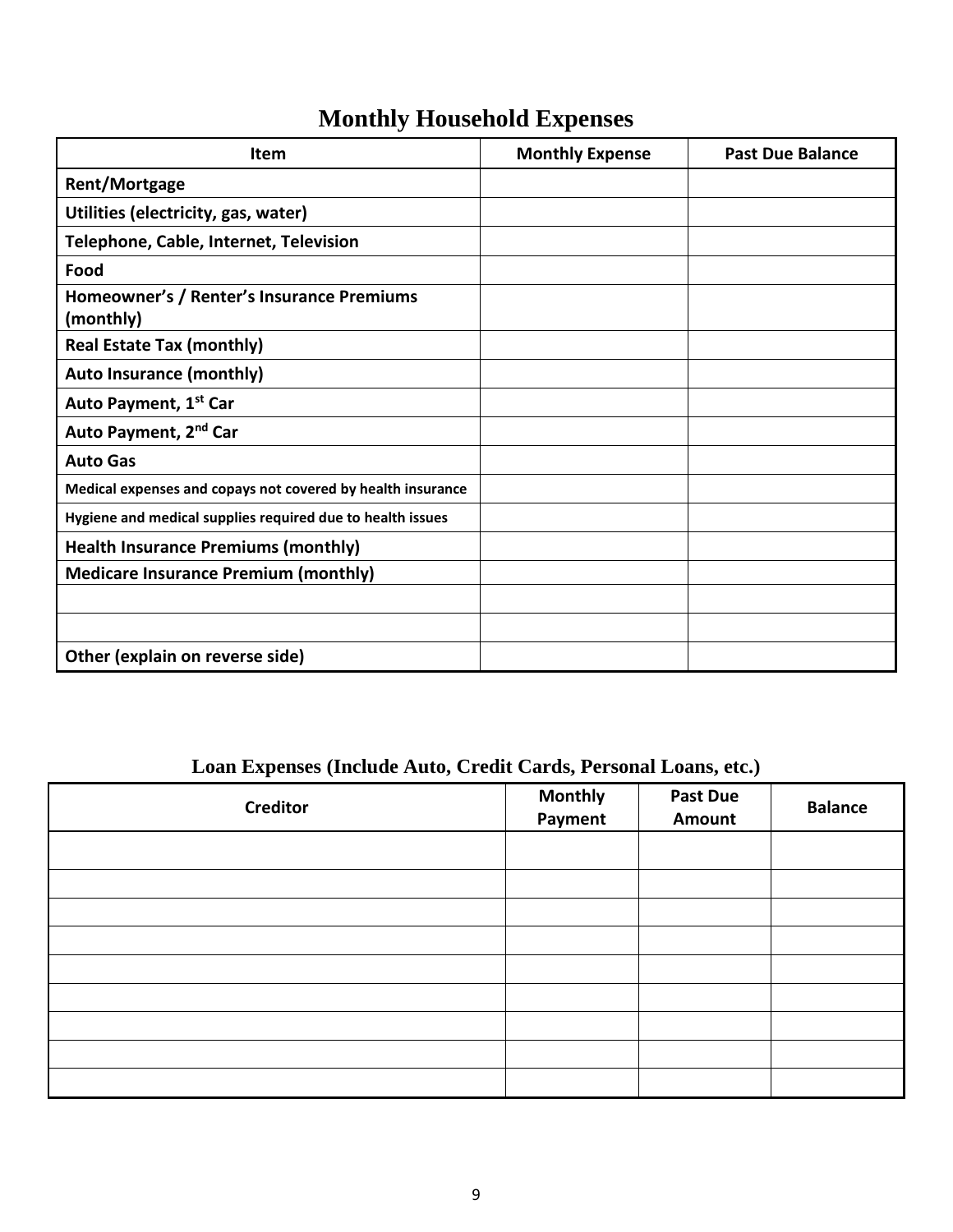## **Health Insurance Profile**

**This page must be completed in its entirety. If you have one or more types of the insurance listed, enter the appropriate information. Should you not have a policy type that is listed, enter "NONE"**

| <b>Health Insurance Profile</b>                                    |  |       |  |       |
|--------------------------------------------------------------------|--|-------|--|-------|
| <b>Medicare Part B</b><br><b>Retiree/Survivor</b><br><b>Spouse</b> |  |       |  |       |
| <b>I have Medicare Part B</b>                                      |  | (Yes) |  | (Yes) |
| I do NOT have Medicare Part B                                      |  | (No)  |  | (No)  |
| Monthly Premium (if Applicable)                                    |  |       |  |       |

| <b>Medical Insurance</b>        | <b>Retiree/Survivor</b> | <b>Spouse</b> |
|---------------------------------|-------------------------|---------------|
| Name of Insurance Company       |                         |               |
| Name of Plan                    |                         |               |
| Monthly Premium (if Applicable) |                         |               |

| <b>Drug Plan Insurance</b>      | <b>Retiree/Survivor</b> | <b>Spouse</b> |
|---------------------------------|-------------------------|---------------|
| Name of Insurance Company       |                         |               |
| Name of Plan                    |                         |               |
| Monthly Premium (if Applicable) | \$                      |               |
|                                 |                         |               |
| <b>Dental Insurance</b>         | <b>Retiree/Survivor</b> | <b>Spouse</b> |
| Name of Insurance Company       |                         |               |
| Name of Plan                    |                         |               |
| Monthly Premium (if Applicable) | ς                       |               |

| <b>Vision Plan Insurance</b>    | <b>Retiree/Survivor</b> | <b>Spouse</b> |
|---------------------------------|-------------------------|---------------|
| Name of Insurance Company       |                         |               |
| Name of Plan                    |                         |               |
| Monthly Premium (if Applicable) |                         |               |